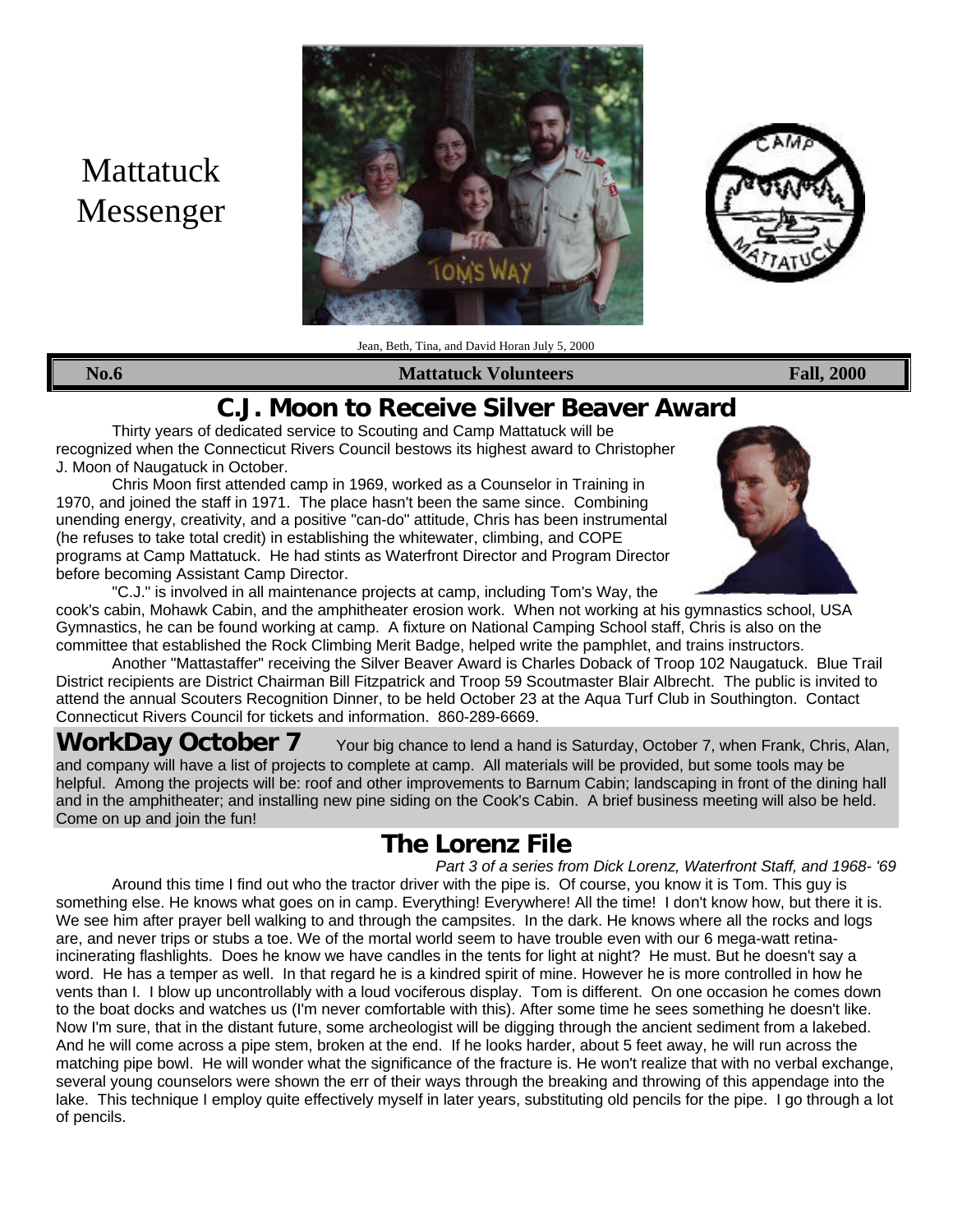#### **Page 2** Fall, 2000 **Mattatuck Messenger** Fall, 2000

### **A Summer to Remember**

*Alan T. Colangelo, Camp Director*

The summer of 2000 was a great year indeed for all scouts, parents, and visitors to Camp Mattatuck. As I watch the trucks carting in rolled canvass tents and tarps, boats being stacked on racks, Trading Post inventory being boxed away, I entertain mixed feelings. I sit here both feeling relieved that a long deserved rest is forth coming, but I also think of the many wonderful things which transpired here within the past few months.

As the summer was drawing near, I worried about being short-staffed. I also had at my disposal a mostly young and inexperienced staff. The staff, led by more experienced department directors, soon laid my worries to rest. This team of young men and women demonstrated so much enthusiasm and energy that the season ran perfectly. I am very proud of the 2000 camp staff and all they did for the more than 1300 scouts whom attended camp this summer. Thank you to all of you.

Summer camp is a magical place where lifetime friendships and memories are made. Over the course of seven weeks I saw many old faces returning to camp for a visit. It was a pleasure to see all of them. Sometimes, that childhood spirit calls back to us and urges us to rekindle our past. One such staff member heard that voice and returned to donate two weeks on the waterfront. To Vince Ferri, I thank you for all of your help this summer and for sharing some of your memories with us. This summer also saw the completion of the late Tom Horan's wish; a simple trail meandering through the woods where scouts could learn about the trees and enjoy Nature's peace and beauty. Tom's family was at the dedication of "Tom's Way", and it was wonderful to have them with us as we did not say a final good-bye, but rather remembered a close friend and mentor whose spirit is still very much a part of us and the camp. For every Scoutmaster I had the pleasure of speaking with this summer, a good comment about the camp and its programs was heard.

I am thankful for the hard work of the camp's staff this year. I am also grateful for the continued support of such close associates and friends. To Bob Herbert, Chris Moon, Rob Reed, and Paul Lukens, thank you for time and energies. Without this team I could not have pulled together as wide of a quality program as was. I would also like to extend my thanks to Joe LeClair, Jr., and the team of volunteers that faithfully supervised the parking lot and traffic each week. You gentlemen put in long hours in sometimes very unfavorable conditions, but it is appreciated greatly. A "thank you" also needs to be extended to Kevin Bishop, Mo Roy, and Tom McMahon. These three gentlemen are the council's executive support staff, and they are a source of guidance for me. I appreciate all their efforts.

Once again, the camp has quieted down and equipment has been bedded down for the coming winter. I look around and hear the stark quiet, but the camp does not lie dormant. Now begins the hard work. There are still many projects to undertake, buildings that need attention, development of new programs, brush clearing and tree work. Its time to roll up our sleeves and pitch in. Mattatuck is doing well at sixty-one. Let's keep working to keep her strong. Thank you all for a great season. Let's make 2001 even better!

*Camp ranger Bob Herbert was back on the job this summer after recuperating from a serious accident on the job this spring. Bob lost some toes but bounced back faster than expected, to serve his 34th summer on the job.*

**Have a story to tell? Have a suggestion for a future article? Your input into this newsletter is most welcome. Contact Joe LeClair, 108 Chipper Road, Waterbury, CT 06704** ileclair@snet.net*.*

**Thank you to everyone who has contributed to support camp and this newsletter. If you haven't sent a check, it's not too late. You can support our work by sending a contribution to:**

**Mattatuck Volunteers CT Rivers Council, BSA 127 Scott Road Waterbury, CT 06705**

### **Our Talented Staff**

As the evening meal concluded the Dabkowski brothers stood in the center of the dining hall, Paul with a guitar and Brian with a mandolin. Breaking into a fast-paced tune, they proceed to take turns *singing* the evening announcements! It's fun, it's lively and quick, and it's effective. The Scouts are hanging on every word. At campfires as many as four musicians would accompany a song such as "Charlie and the MTA".

The Mattatuck staff is loaded with talent. Honor students, musicians, athletes, and outdoorsmen bring skills and enthusiasm to their work. The staff includes over two dozen Eagle Scouts! Our troops benefit from the things that are learned and the example that is set.

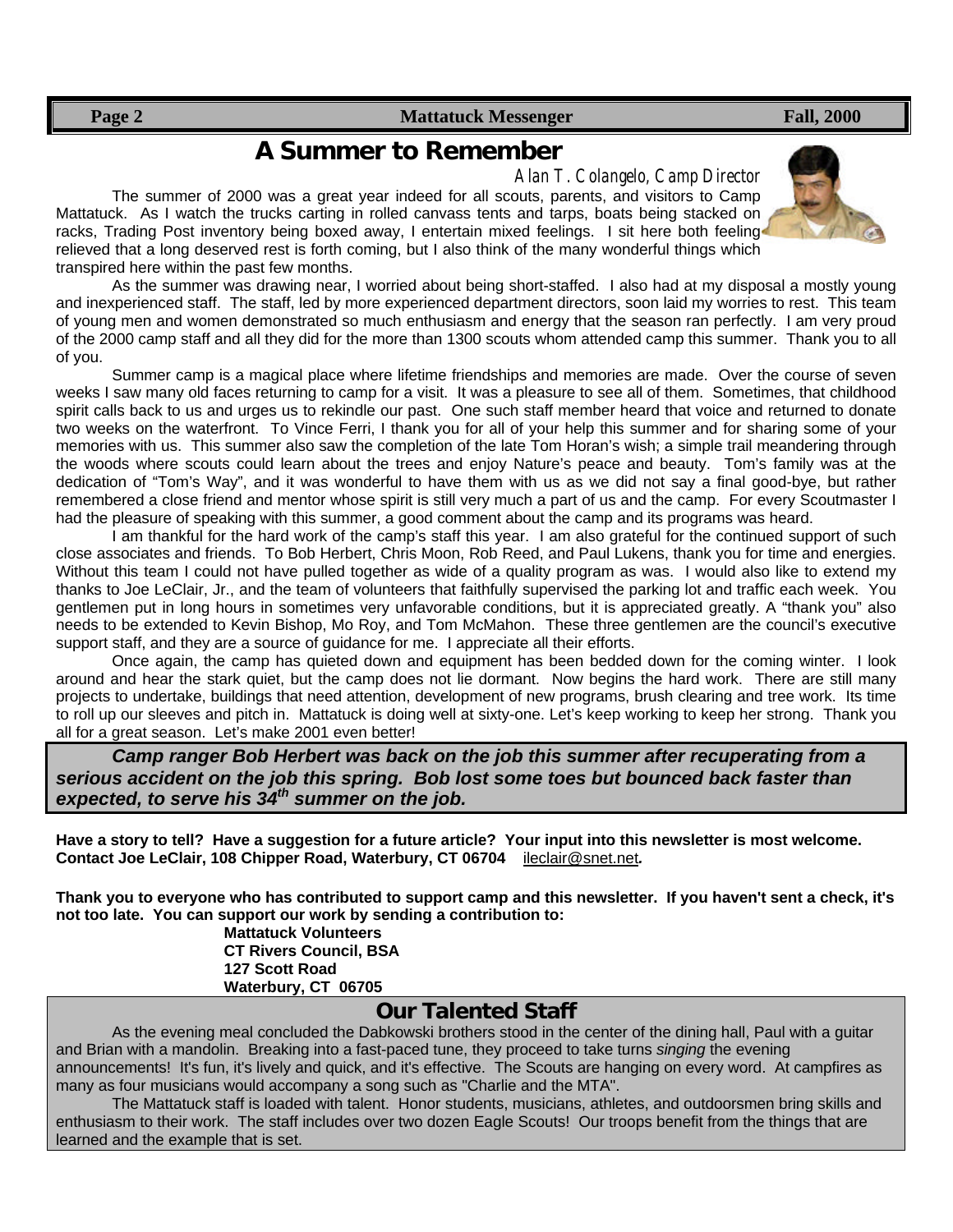**Page 3 Mattatuck Messenger Fall, 2000 Fall** 



## The West Side of Camp

*By Joe LeClair*

A Cub Scout Day Camp has been operating at Mattatuck for almost 30 years. The current program runs four one-week sessions each summer. A typical 9AM to 4PM day at the day camp includes archery, handicraft

(tie die, leatherwork, sand art, etc.), swimming, "den time" to work on projects, skits, etc., a bag lunch, a different game each day, B-B gun shooting, and nature. A snack is provided each afternoon.

Nine-year Director Karen Pizzano is assisted by Sandy Starbuck and Holly Healy. They are organized, capable, and enthusiastic about their work. They really love the kids and it shows.



During my day at the camp what stood out was how calm and orderly the one hundred or so seven to nine-year-old fireballs were. The program is well organized. The boys are kept busy, but at a reasonable pace. The programs, geared toward the age group, are spaced out on the west side of camp. Enough time is allotted to enjoy each activity and travel to the next

without rushing. Close supervision is provided by at least two adults per den of six to eight boys. Leaders' younger children can participate in the "Pixie" program.

The center of operations is the large pavilion that fills the old 49'ers campsite. Not only does it provide the entire group protection from sun and rain; it houses an office, storage space, and flush toilets. Two nearby cabins serve as a nature center and a trading post.



Karen's greatest challenge is finding staff. Thankfully, she has received great assistance from volunteers who run the various program areas. Some spend a week, some spend all four. Karen also is thankful for the excellent support she receives from Alan Colangelo and the Scout staff. In fact, they work so well together that following her four weeks of Cub Camp Karen served as Boy Scout Camp nurse for the final week.

Mattatuck is indeed a "reservation", with two successful programs running simultaneously. Our Cub Scouts receive a terrific introduction to camp life thanks to Karen Pizzano and her staff.

## **Leadership and Understanding**

*From Scoutmaster Handbook 1981*

- **Use boys for control as much as possible. Get everybody used to the idea they get their cues from boy leaders.**
- **Use the patrol leaders council for serious infractions. They usually can decide how to handle a problem as well as or better than you. But they will need your guidance.**
- **Address them as "Scouts" rather than "boys". There's a difference and they need to be reminded.**
- **Keep your voice down. Try to out-shout them, and you will lose. Use silent signals. Avoid public discipline of individuals. They may welcome the attention they get, or they may be hurt by being made a spectacle. Talk to boys in private when there are problems.** *(today this would be reworded to "talk to the individual boy when there are problems, out of earshot of others, but not in private")*
- **Give and demand respect for all leaders. Formality is in order for all ceremonies and inspections. Don't keep boys standing in formation any longer than necessary and they will pay attention to what leaders have to say.**
- **Treat boys equally. Any favoritism you show will be noticed.**
- **Avoid threats. They are easy to make when you are hot, but not so easy to carryout when you have cooled off. Beware of making threats you do not intend to carry out.**
- **Don't be afraid of sending someone home who is disrupting the program for others. Let him know he is welcome back when he is better able to cooperate. Call his parents and tell them why you sent him home.**
- **Recognize that every boy who does something disruptive is in some way trying to meet a need of his own: recognition, acceptance, or something else. Try to find better ways for boys to meet their needs.**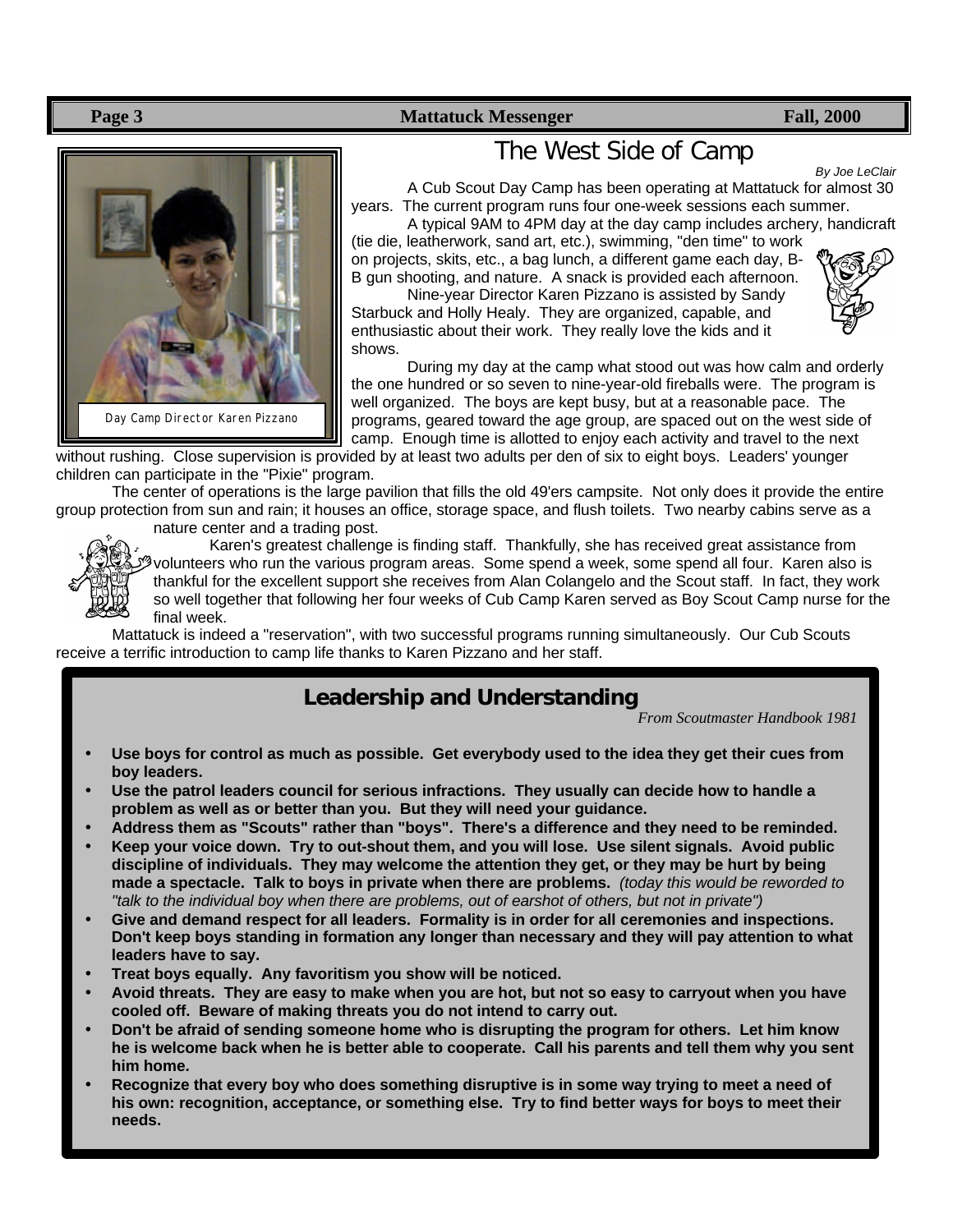#### **Page 4 Mattatuck Messenger Fall, 2000 Fall, 2000**

## **Where is He Now? Vincent Ferri**

I have just spent two weeks reliving my life of thirty years ago on the Camp Mattatuck waterfront staff. Chris Moon has asked me to write a little piece about my experience to share with my fellow alumni. I have agreed to do this on the condition that my contribution not be glorified in any way, but rather act as a catalyst for any of you who, upon reading this, may have an inclination to do the same.

When I left the Camp Staff and active Scouting, I always thought that I would repay the debt for my own terrific experience by becoming a Scoutmaster when I had my own children. As the demands of my corporate career increased, I realized that I could never be a Scoutmaster, but convinced myself that I would become an Assistant Scoutmaster or an active Committeeman. I have been blessed with two boys (15 & 16)

and a daughter (11) who became very active in sports and never entered Scouting. As a result, even though my strength had been working with the kids, I never did anything on the troop level. Although I made financial contributions to my troop and to Camp, I always carried this burden with me.

In 1988, when I still lived in Connecticut, Tommy Horan asked me to serve as Chairman of the 50<sup>th</sup> anniversary committee when Bob Capaldo had to give it up. It was a great group spanning nearly all of the decades of Camp Staff. When this was over, I faded from existence again until I came back for the testimonial dinner for Tom in 1997. That was the last time I saw him. I had drifted so far from Camp and Scouting, I didn't even know he was ill. Another piece of baggage!

When I received my invitation for the 60<sup>th</sup> last year, I decided to go, if only to pay my last respects to Tom. I also wanted to spend some time with my good buddy, Greg Gubitosi, with whom I reunited at Tom's 1997 dinner and, of course, had never spoken to since. Since I knew Greg was a teacher, I asked him what he did in the summer. When he told me he was the Archery Director at Camp and had been so for the last 5 years, he nearly had to pick me up off the ground.

This time, through the magic of e-mail, Greg and I stayed in touch. He invited me to join him on Staff this summer and I accepted. Since I didn't know Camp Director Al Colangelo all that well, I asked Greg to pave the way. I felt that the last thing Al needed or wanted were unknown alumni coming back from Tommy's era while he was establishing himself as the new Camp Director. When Al and I finally spoke, he said he had needs for the  $4<sup>th</sup>$ , 5th, and  $7<sup>th</sup>$  weeks. I committed for Waterfront for the  $5<sup>th</sup>$  week, as it was familiar territory.



As the day for departure arrived, you'd have thought it was my first year as a camper. Al said I needed the Class A uniform for flag lowering and dinner. Without even looking, I ordered new

shorts. I was sure that my shirts would still fit—till I started trying them on. Who was I kidding? Finally, I concluded that with a car, credit cards, and ATM's everywhere, I did not have to be as self-contained as I was years ago. While making the three-hour drive from Long Island, I began to prepare my mindset.

Who was this person returning to Camp and how should he interface with fifty people who had no idea who he was? After all, a whole generation had passed since he stood watch on the old metal T-Dock and ran campfires in the amphitheater. I did not want to be regarded as an "old timer". On the other hand, I accepted that I was no longer twentyone. I decided that the best role to assume was that of a first-year staff member and to do whatever was asked of me (My own staff and colleagues in the office would later howl in disbelief—but that's another story!). This was the smartest thing I could have done since it forced me to earn the respect of the current Camp Staff, rather than trade on my past accomplishments. I also purged "When I was on Camp Staff, we used to do it this way" from my vocabulary. The expression "Camp is still the same, only different" is very true. If you cannot accept this, you will never have as fulfilling an experience as I had.

Now that I was mentally prepared, I missed the exit off Route 8 for Camp (the Drive-in screens are still there, but Scotty's has changed hands) but arrived just in time for the Sunday morning staff meeting. First wonderful change— Camp closes at 10:30AM on Saturday and the Staff returns at 10:30AM on Sunday. Everybody gets a weekend day off!!!

As we ate lunch following a 1½-hour work detail in pouring rain, Chris Moon said he would introduce me to the staff as part of his announcements. I began to think of something profound to say. Totally unnecessary. With an "I'd like to introduce Vince Ferri who worked here on Camp Staff a number of years ago----actually before Rob Reed was born!!!", Chris broke all of the ice. I stood up for my applause and in a nanosecond, Week 5 had begun and we all scurried to assume our respective responsibilities—in more pouring rain!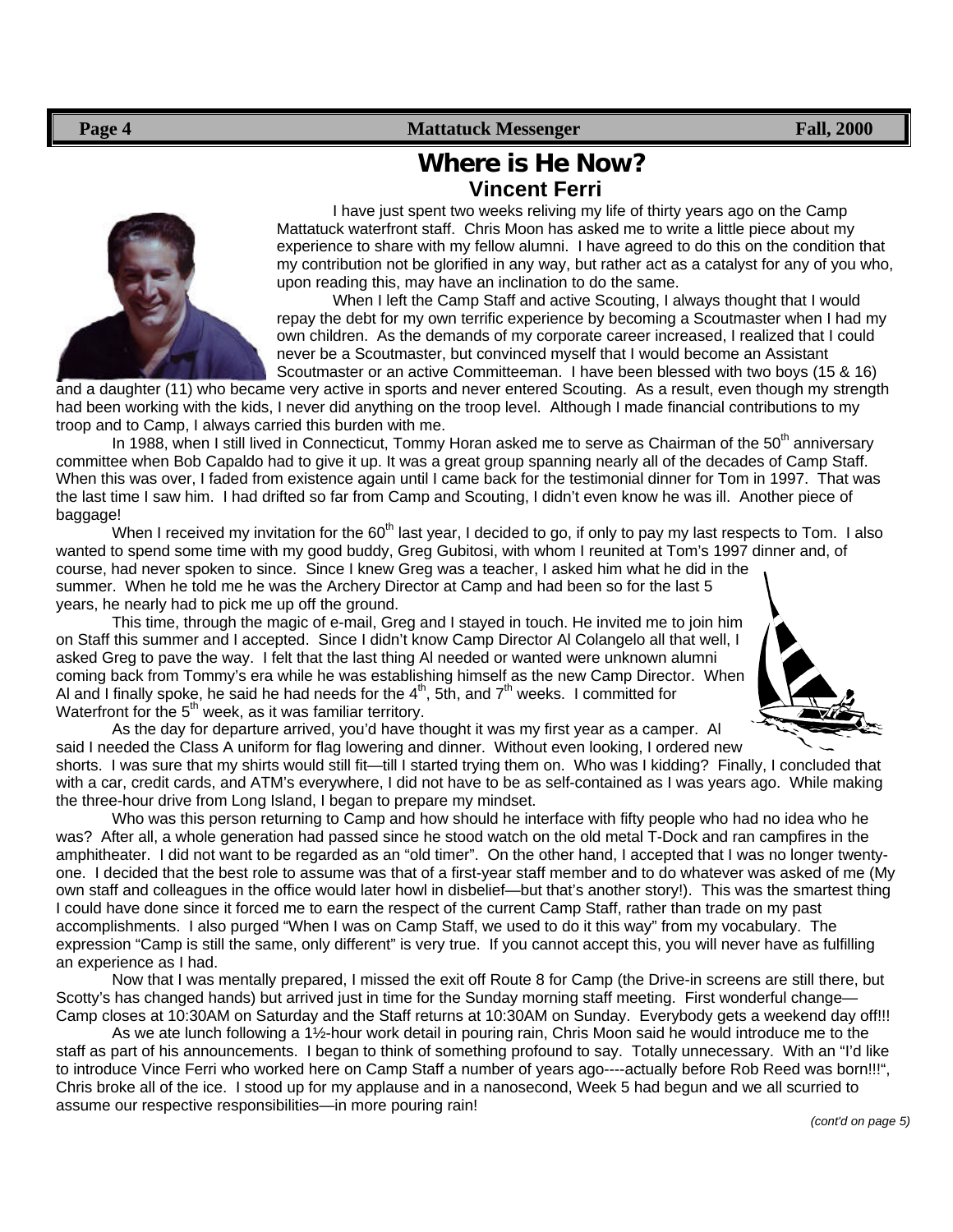#### **Page 5 Mattatuck Messenger Fall, 2000 Fall, 2000**

*("Where is He Now? cont'd from Page 4)*

A critical factor in making this experience work was Brian Dabkowski, the current Waterfront Director. Until, including, and after I ran the Waterfront, I always felt that a little ego was necessary to succeed in the position. Therefore, I made it very clear to Brian at the outset that it was his Waterfront and I was only there to help in any way that I could. Mature beyond his 21 years, Brian graciously accepted all the help he could get this summer and successfully integrated more than 30 of us (permanent and part-time) in staffing the Waterfront.

Greg said it would take only 2 days to feel like I was back in Camp. Try one! By Monday's lunch, most of the rust was off. By Tuesday, I had won Brian's confidence and had pretty much assumed responsibility for the Beginners' instructional periods. By Wednesday, Chris was passing on some positive feedback. By Thursday, we had only 7 Beginners left in Camp. On Friday evening before I left, three different 1<sup>st</sup> year Campers came up separately to ask me to join them at their troop campfires. The final tug on my heartstring came as I said good-bye to Brian. "Good-bye??? You're coming back for the  $7<sup>th</sup>$  week, aren't you??"

As I drove home, I kept thinking "the 7<sup>th</sup> week. Hmm. One of the best in Camp." I spoke with my wife, my staff, and my boss-- all of whom thought I looked like I had just returned from the Twilight Zone. I had a really bad case of Camp Mattatuck Fever and, of course, came back for the  $7<sup>th</sup>$ .

Okay, now for some of the changes in no particular order. No Saturday night campfires and no Scotty's. No Campsites on the West side of the lake. A separate and very active Cub Scout beach just beyond the historical swimming

area. Nearly six active sailboats (if any of you have one that you would like to donate, contact Chris.) The old metal canoes are still there. However, the real activity is with fun yaks, kayaks, some nice Old Towne ABS Canoes. There is a three-hour whitewater adventure on Friday mornings. The greased watermelon game has given way to water polo. The metal T-dock is gone. Everybody uses PFD's. No staff swim. Lot's more opportunities for hot showers-even in the Campsites. There are a few Port-a-Potties in camp. No church services on Sunday mornings. "Nonswimmers" are now called "Learners" and I only had one in two weeks. Women on staff in addition

to the nurse. Female troop leaders. Not necessary for Beginners to know all four strokes to become a "Swimmer". PC's in the office and a Camp Mattatuck website. CIT's are now called Frontier Scouts. Stereo system in the amphitheater. The amphitheater is the same size and now looks as permanent as it will ever be. Salad bars at every lunch and dinner. Excellent food. Nurses rotate on a weekly basis. Handicraft Lodge is now the Ranger's workshop. There are many more, but they are all subtle and consistent with the evolution of Camp and Scouting over the last thirty years.

I could go on, but let me close by saying that I am renewed in knowing that I was able to give something back and that I can still connect with the kids. As an adult, I can now appreciate how profound an influence the Scouting program has had on our development. I am thankful to many for allowing me to have had this experience. I can only hope that it will become an annual event for me and, perhaps, you. After all, my fellow alumni, we're not that old and we still have plenty to give.

> **Mattatuck Volunteers Officers** (elected May 7, 2000) **Frank Rodrigues, Chairman Paul Lukens, Vice-Chairman/Treasurer Robert Reed, Secretary**

### **Scoutcraft Corner…** *Internal or External?*



When purchasing a new backpack Scouts and Scouters are faced with the question of which style to choose, the traditional external frame pack or the more trendy internal frame pack. The answer, as with most questions, is "it all depends".

The internal frame pack carries the load close to your center of gravity, providing better balance. Most have compression straps so that as you consume food, your pack can get smaller. The internal frame pack is ideal for skiing, climbing, bushwhacking, and canoeing.

The external frame pack provides an air space between you and the backpack, so it is cooler to carry in warm weather. While more cumbersome than the internal frame, it carries a large load more comfortably. In general, external frame packs have more compartments.

The bottom line…if you expect to do a lot of skiing, climbing or bushwhacking, choose the internal frame. If trail hiking is your thing, stick with the traditional frame pack.